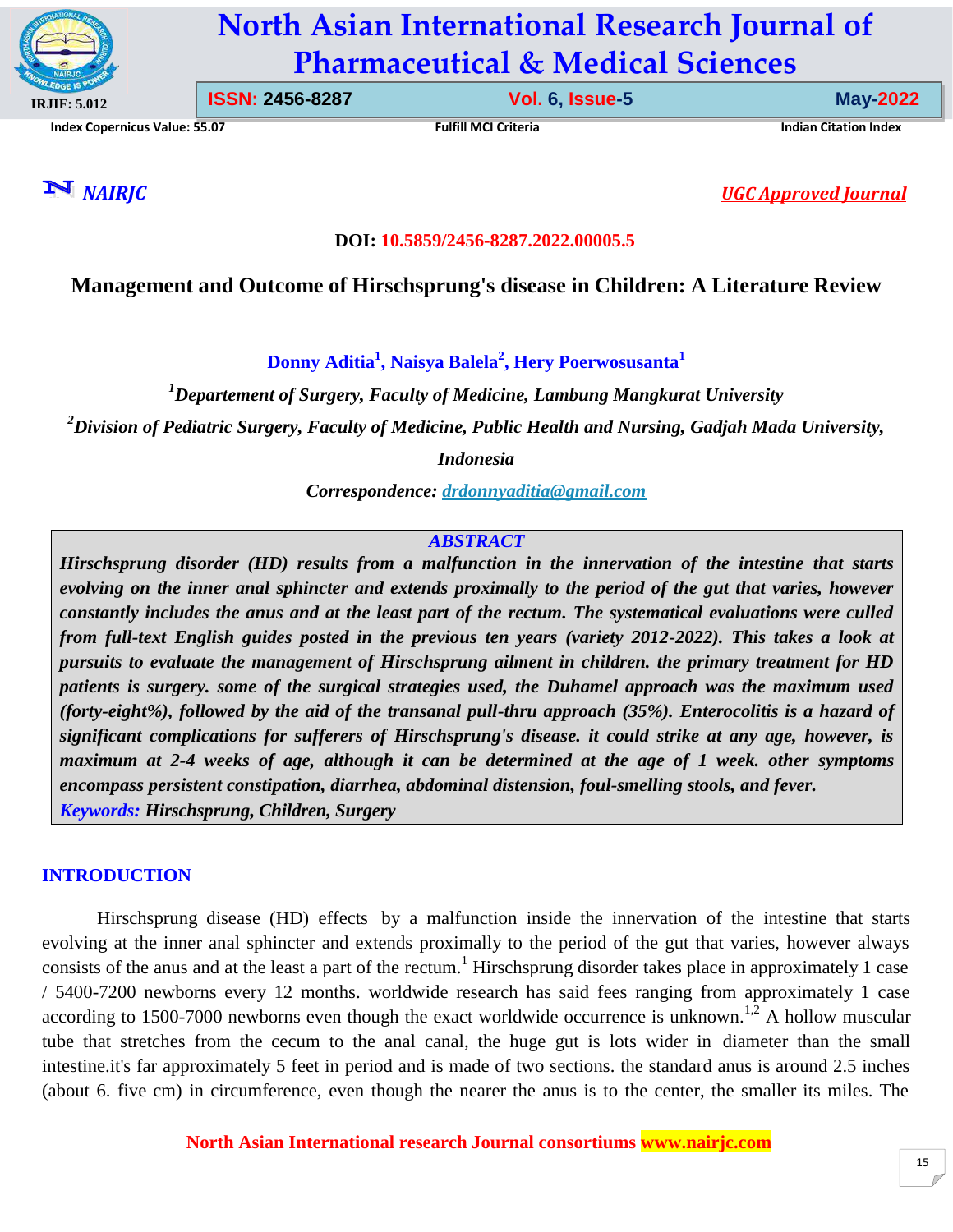cecum, colon, and rectum are the 3 divisions of the big intestine.<sup>3</sup> A hole muscular tube that stretches from the cecum to the anal canal, the big intestine is an awful lot wider in diameter than the small gut. it's miles about 5 feet (about 1. five m) in length and is made up of sections. the typical anus is around five inches (about 6.5 cm) in circumference, even though the nearer the anus is to the center, the smaller its miles. The cecum, colon, and rectum are the three divisions of the massive intestine.<sup>4</sup>

Hirschsprung disease is a result of a failure of the parasympathetic nerve cells of the myenteric to emigrate from the cephalon to the caudal hemisphere of the brain. This results in ganglion cells no longer being recognized starting from the anus, and their period varies proximally due to this. Down syndrome, neurocristopathy, Waardenburg-Shah syndrome, piebaldism, Goldberg-Shprintzen syndrome, type II a couple of Endocrine Neoplasia, primary relevant hypoventilation (Ondine's curse), and Chagas disorder are amongst situations wherein Hirschsprung disorder can be diagnosed.<sup>4</sup> Abnormalities inside the intestine wall's microenvironment will inhibit neural crest cells from migrating or differentiating. patients with Crohn's sickness have been proven to have higher antigen major histocompatibility complicated (MHC) elegance 2 levels inside the aganglionic region of the gut.<sup>5</sup>

Myenteric and submucosal plexuses are absent in sufferers with HD. most of the time, the anus is implicated, and the aganglionosis might increase to the proximal nerve. The hobby of the cholinergic and adrenergic structures within the intestine is two-3 times more than that of the wholesome gut. because of this condition, clean muscle contractility becomes unbalanced, inflicting disorganized peristalsis and useful blockage. four The extensive majority of HD times are sporadic, with simply 10% of Hirschsprung's sufferers having a circle of relatives and loved ones who are also affected by the circumstance. sufferers with longer segment infection are more likely to look at this sample. Prenatal ultrasonography most effectively detects intestinal blockage in a small percentage of instances, except in instances related to the complete colon.<sup>4</sup>

#### **METHODS**

The data for this systematic review were culled from full-text English publications published in the preceding ten years (range 2012-2022). This study aims to assess the management of Hirschsprung disease in children. We utilized the databases to produce this article Pubmed and Google Scholar. In this investigation, the PICO analysis was used to include pediatric patients with Hirschsprung disease, the index was the management of the patient with intussusception, without comparisons and the objective was the patient outcome. The research comprised both clinical trials and randomized clinical trials.

This analysis followed the Preferred Reporting Items for Systematic Reviews and Meta-Analyses (PRISMA) paradigm, in which the researchers originally entered keywords into each database. The phrases "management" and "hirschsprung disease in children" were used in the search. (("manage"[All Fields] OR "managed"[All Fields] OR "management s"[All Fields] OR "managements"[All Fields] OR "manager"[All Fields] OR "manager s"[All Fields] OR "managers"[All Fields] OR "manages"[All Fields] OR "managing"[All Fields] OR "managment"[All Fields] OR "organization and administration"[MeSH Terms] OR ("organization"[All Fields] AND "administration"[All Fields]) OR "organization and administration"[All Fields] OR "management"[All Fields] OR "disease management"[MeSH Terms] OR ("disease"[All Fields] AND "management"[All Fields]) OR "disease management"[All Fields]) AND ("hirschsprung disease"[MeSH Terms] OR ("hirschsprung"[All Fields] AND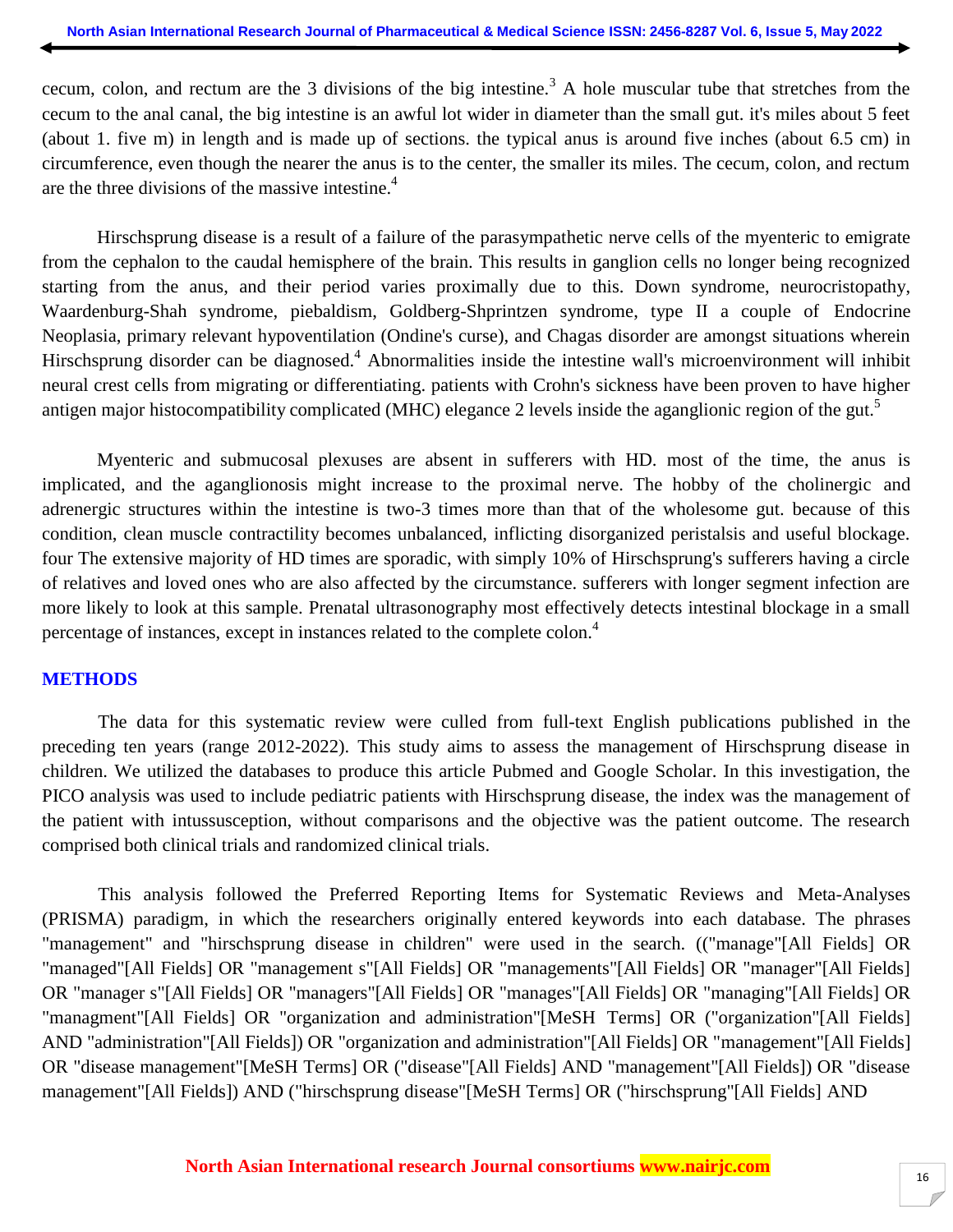"disease"[All Fields]) OR "hirschsprung disease"[All Fields]) AND ("child"[MeSH Terms] OR "child"[All Fields] OR "children"[All Fields] OR "child s"[All Fields] OR "children s"[All Fields] OR "childrens"[All Fields] OR "childs"[All Fields])) AND ((y\_10[Filter]) AND (clinicaltrial[Filter] OR randomizedcontrolledtrial[Filter])). The researchers received five articles, which will be discussed during the discussion **(Table 1)**.



**Figure 1. Article search flowchart**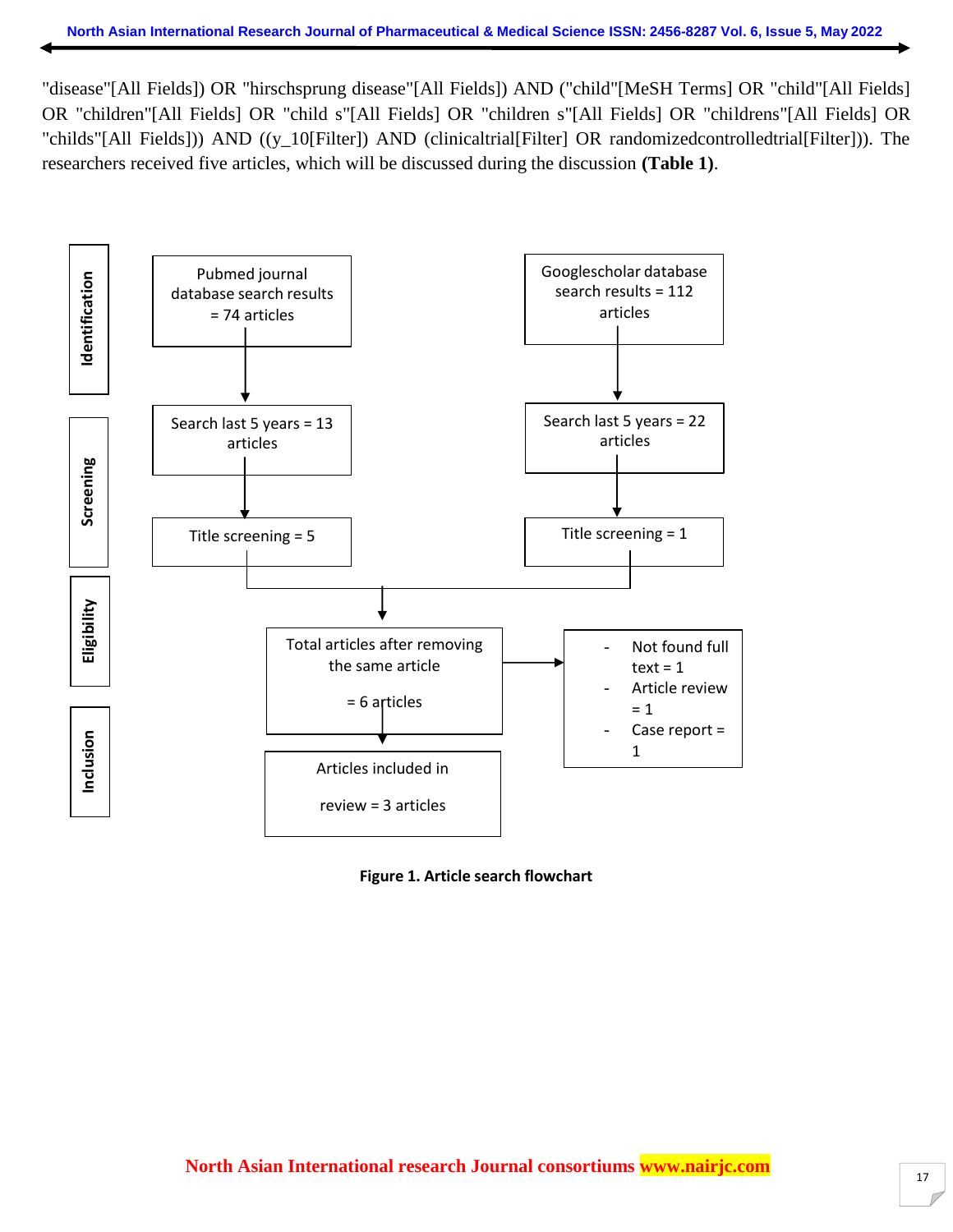#### **RESULT**

Tang, 2020 conducted a study on 73 and 75 patients assigned to the traditional and enhanced recovery after surgery (ERAS) groups, respectively. Length of stay (LOS) decreased from 9.5 days in the traditional group to 7.9 days in the ERAS group ( $P < 0.001$ ). White blood cell (WBC) count on a postoperative day (POD) 1 showed no significant difference between the two groups. C-reactive protein (CRP) on POD 1 in the ERAS group was significantly lower ( $P < 0.001$ ). In the ERAS group, the blood glucose was higher during anesthesia compared to the TRAD group ( $P < 0.001$ ). The blood glucose at 24 h after surgery was significantly lower in the ERAS group ( $P$  $< 0.001$ .<sup>6</sup>

Intraoperative fluid volume was lower in the EARS group  $(P < 0.001)$ . ERAS could also reduce the time to first defecation (P < 0.001), discontinuation of intravenous infusion (P < 0.001) and regular diet (P < 0.001). In the ERAS group, the concentrations of albumin and retinol conjugated protein on POD 5 were higher than those in the TRAD group ( $P < 0.001$ ,  $P < 0.001$ , respectively). The plasma atrium had no difference in the two groups on POD 5 (P > 0.05). The rate of complications (P > 0.05) and 30-day re-admission (P > 0.05) were not significantly different between the two groups. $<sup>6</sup>$ </sup>

Hospitalization costs were also reduced  $(P \le 0.001)$ . ERAS group has a higher parental satisfaction rate, although there was no statistical difference (96% vs 89%). There was no difference in growth between the ERAS and the TRAD groups from admission to 6 months after the surgery (weight for age z score:  $P > 0.05$ , weight for length z score:  $P > 0.05$ ). We also found that the shortening of LOS by the application of ERAS protocol was more obvious in the OPPT group (-2.5  $\pm$  1.0) than that in the transanal endorectal pull-through (TEPT) (-1.9  $\pm$  1.3) and laparoscopic-assisted pull-through (LAPT) (-1.3  $\pm$  0.4) groups.<sup>6</sup>

Zhang et al (2020) showed outcomes within 1 month after surgery indicated a lower incidence of abdominal distention (4% vs 15.5%,  $P < 0.05$ ) and postoperative HAEC (1.2% vs 6.8%,  $P < 0.05$ ) in group A compared to group B. Beyond 1 month after surgery, the overall incidence of HAEC was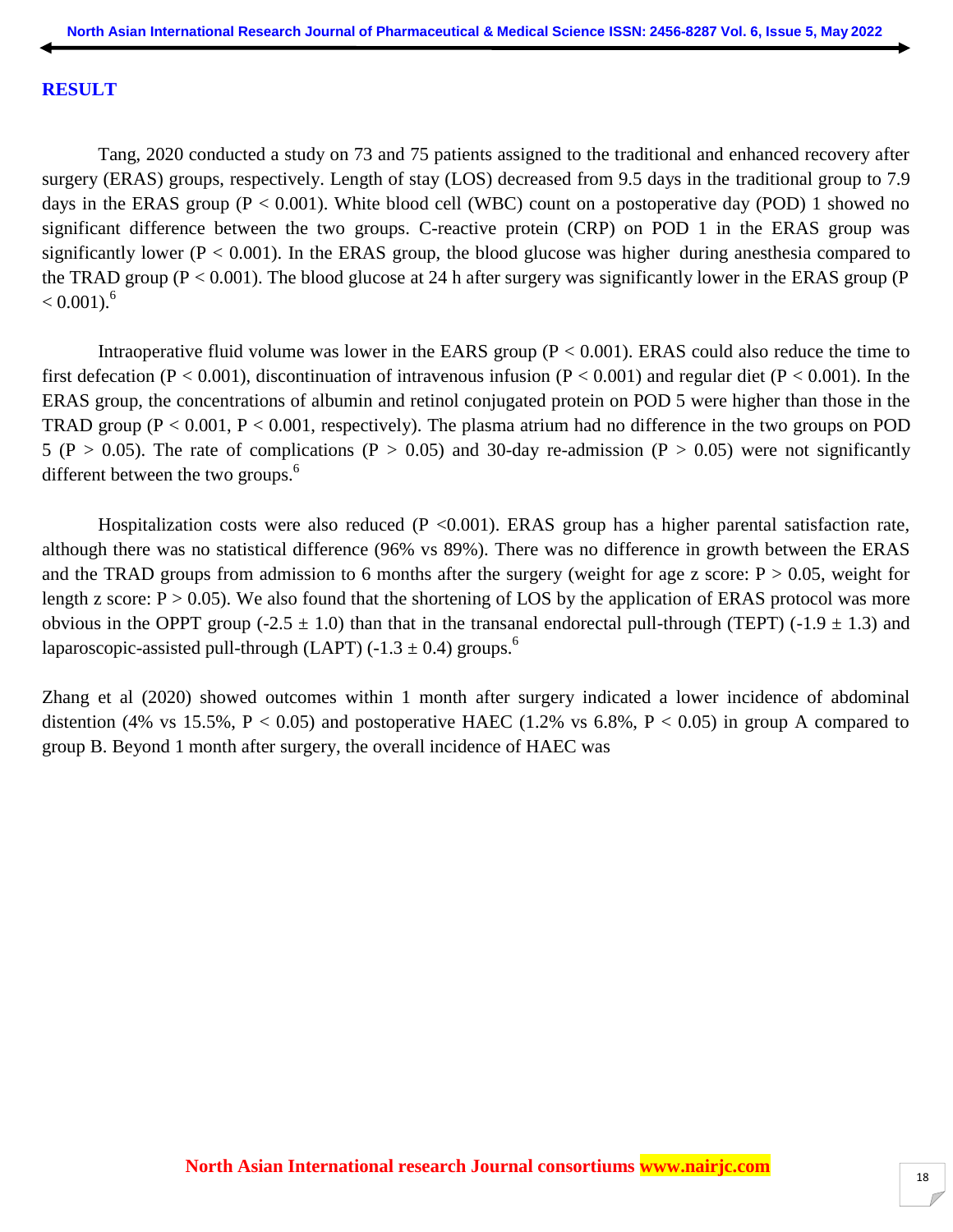| <b>Author</b>         | Origin | <b>Method</b>      | <b>Sample Size</b>                             | <b>Period</b>                  | <b>Result</b>                                                                                                                                                                                                                                                                                                                                                                                                                                                                                                                                                                                                                                |
|-----------------------|--------|--------------------|------------------------------------------------|--------------------------------|----------------------------------------------------------------------------------------------------------------------------------------------------------------------------------------------------------------------------------------------------------------------------------------------------------------------------------------------------------------------------------------------------------------------------------------------------------------------------------------------------------------------------------------------------------------------------------------------------------------------------------------------|
| Garcia,<br>$2015^7$   | Spain  | Case-<br>crossover | 95 cases                                       | 2006 to 2009                   | 76.6 percent were less than the age<br>of 2 years out of a total of 95 cases<br>chosen; 65.3% were male and<br>34.7% were female. The link with<br>intussusception and past drug use<br>varied by exposure window: odds<br>ratio (OR) = $1.45$ (95% CI = 0.86–<br>2.43); OR = 1.46 (95% CI = $0.80-$<br>2.67); and OR = 2.26. (95% CI =<br>$1.10-4.64$ ).<br>These<br>relationships<br>were more pronounced in children<br>less than 2 years and were often<br>attributable<br>the<br>to<br>recent<br>administration (within the previous<br>2 days) of antibiotics (OR = $8.00$ ;<br>95% CI = $1.47-43.7$ ).                                |
| Jamshidi,<br>$2022^8$ | Iran   | <b>RCT</b>         | 52 cases                                       | March 2015 to<br>February 2018 | They had 52 patients who needed<br>surgical exploration (26 in each<br>group). There were four (15%) and<br>seven (27%) patients with self-<br>reduced intussusception in LS and<br><b>OS</b><br>respectively.<br>groups,<br>The<br>conversion rate was 31% (eight<br>cases). Five cases (19%) in the LS<br>group and four cases $(15%)$ in the<br>OS group needed bowel resections.<br>Operating time was longer in the<br>LS group ( $P \leq 0.006$ ), and the<br>postoperative complication<br>rate<br>was higher in the OS group ( $P \leq$<br>$0.021$ ).                                                                                |
| Wei, $2015^9$         | Taiwan | Clinical trial     | 23 and 35 patients<br>in LAP and OPEN<br>group | January 2007<br>and July 2013  | significant<br>difference<br>No<br>was<br>found on age, operative indication,<br>surgical procedure,<br>type<br>of<br>intussusception,<br>level<br>of<br>intussusceptum, and presence of<br>spontaneously<br>reduced<br>intussusception<br>both<br>between<br>groups. In LAP group, mean OP<br>time was significantly longer; mean<br>time<br>and LOS<br>PO<br>were<br>significantly shorter. One surgical<br>recurrence occurred in each group<br>$(p = 0.76)$ . In comparison of LAP-<br>IP ( $n = 15$ ) and LAP-NIP ( $n = 8$ ),<br>OP time, PO time, and LOS were<br>similar in both subgroups. One<br>recurrence was noted in LAP-IP (p |

# **Table 1. The litelature include in this study**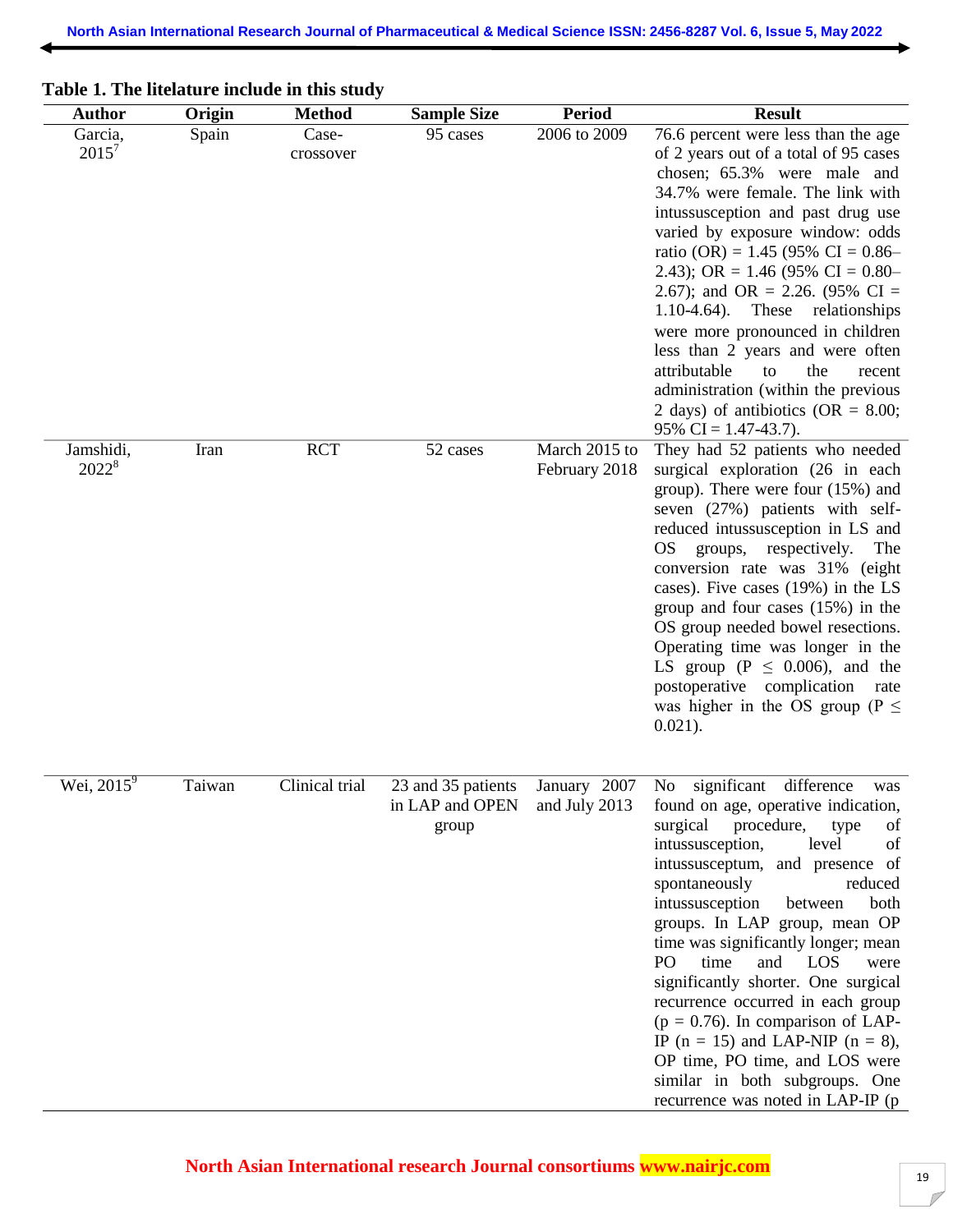|                         |       |                        |              |                                                      | $= 0.46$ ). The overall conversion<br>rate was 13.0 % (6.8 vs. 25 %, $p =$<br>0.21). Compared to patients with<br>intussusceptum to ascending colon,<br>conversion<br>the<br>rate<br>was<br>significantly higher in patients with<br>intussusceptum to transverse and<br>descending<br>colon.<br>With<br>the<br>exclusion of conversion, OP time<br>was significantly shorter in LAP-<br>NIP ( $p = 0.01$ ).                                                                                                                                                                                                                                                                               |
|-------------------------|-------|------------------------|--------------|------------------------------------------------------|--------------------------------------------------------------------------------------------------------------------------------------------------------------------------------------------------------------------------------------------------------------------------------------------------------------------------------------------------------------------------------------------------------------------------------------------------------------------------------------------------------------------------------------------------------------------------------------------------------------------------------------------------------------------------------------------|
| Vazquez,<br>$2012^{10}$ | Spain | Prospective<br>study   | 19 patients  | 2009<br>August<br>till<br>January<br>2012            | Complete reduction exclusively by<br>external manual reduction was<br>accomplished on 12 occasions<br>$(80\%)$ . In the remaining three<br>procedures, partial reduction to the<br>cecum was obtained. Subsequent<br>enema achieved complete reduction<br>Overall<br>two.<br>non-surgical<br>in<br>reduction rate was 93%.                                                                                                                                                                                                                                                                                                                                                                 |
| Zhang,<br>$2015^{11}$   | China | Retrospective<br>study | 234 children | January<br>1,<br>2011<br>and<br>December 30.<br>2013 | They determined that the overall<br>antibiotic<br>use<br>rate<br>following<br>successful air enema reduction was<br>$(97/234)$ , which decreased<br>41%<br>from 99% $(67/68)$ in phase I to<br>18% $(30/166)$ in phase II. In phase<br>I, prophylactic antibiotic usage<br>reached up to $84\%$ (56/67). The<br>quantity of aztreonam for injection<br>accounted for $63\%$ $(45/71)$ , and<br>cefamandole nafate for injection<br>accounted for $25\%$ (18/71). In<br>phases II, prophylactic antibiotic<br>usage were reduced to $13\%$ (4/30).<br>The quantity of aztreonam for<br>injection was decreased to 12%<br>$(4/33)$ and cefamandole nafate for<br>injection was $3\%$ (1/33). |

due to the recent administration (preceding 2 days) of antibiotics (OR, 8.00; 95% CI, 1.47-43.7).<sup>7</sup>

Jamshidi, *et al* conducted a study with 52 patients who needed surgical exploration (26 in each group). There were four (15%) and seven (27%) patients with self-reduced intussusception in LS and OS groups, respectively. The conversion rate was 31% (eight cases). Five cases (19%) in the LS group and four cases (15%) in the OS group needed bowel resections. Operating time was longer in the LS group ( $P \le 0.006$ ), and the postoperative complication rate was higher in the OS group ( $P \le 0.021$ ).<sup>8</sup>

Wei, *et al* showed mean PO time and LOS were significantly shorter in laparoscopy group. One surgical recurrence occurred in each group ( $p = 0.76$ ). OP time, PO time, and LOS were similar in both subgroups. One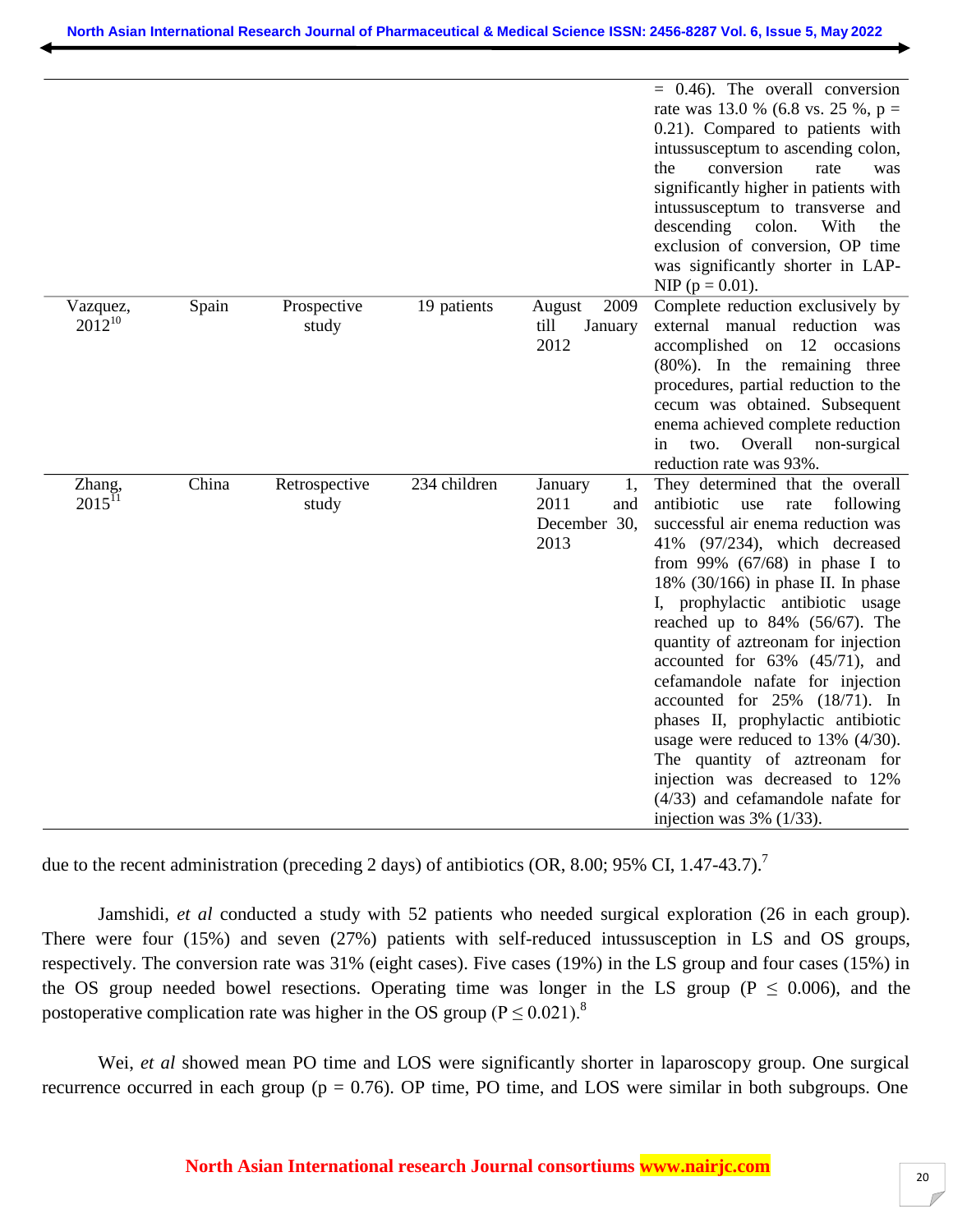recurrence was noted in LAP-IP ( $p = 0.46$ ). The overall conversion rate was 13.0 % (6.8 vs. 25 %,  $p = 0.21$ ) compared to patients with intussusceptum to ascending colon, the conversion rate was significantly higher in patients with intussusceptum to transverse and descending colon. With the exclusion of conversion, OP time was significantly shorter in LAP-NIP ( $p = 0.01$ ).<sup>9</sup>

Vazquez showed complete reduction exclusively by external manual reduction was accomplished on 12 occasions (80%). In the remaining three procedures, partial reduction to the cecum was obtained. Subsequent enema achieved complete reduction in two. Overall non-surgical reduction rate was 93%.<sup>10</sup> Zhang determined that the overall antibiotic use rate following successful air enema reduction was 41% (97/234), which decreased from 99% (67/68) in phase I to 18% (30/166) in phase II. In phase I, prophylactic antibiotic usage reached up to 84%  $(56/67)$ <sup>11</sup>

#### **DISCUSSION**

Intussusception was first described by Paul Barbette in Amsterdam (1674). Jonathan Hutchinson was the first to perform a successful intussusception operation on a 2-year-old child in 1873. The word intussusception comes from the Latin *intus* (in) and *suscipere* (to receive). Intussusception is the invagination of one part of the intestine into another. Three cylinders in the intestinal wall are involved. The inner cylinder and the middle cylinder are the invaded intestine (intussusceptum), and the outer cylinder is the recipient of the intestinal invagination  $(intussuscipiens).<sup>12</sup>$ 

Most etiologies of primary invagination in children are unknown. Viruses and intestinal cancers may cause invagination in children. In the past, invagination was linked to rotavirus vaccination. Rotavirus causes diarrhoea, vomiting, fever, and dehydration. Tumors of the gastrointestinal system, intestinal adhesives, surgical wounds of the small intestine and colon, IBS, and Hirschsprung's may induce invagination. Payer's patch hypertrophy in the ileum may cause invagination by stimulating intestinal peristalsis. Invagination occurs often following upper respiratory infections and gastroenteritis, leading lymphoid tissue enlargement.<sup>13–16</sup>

Adenovirus is present in 50% of invaders. Because of their high viral vulnerability, children aged 6-36 months are most susceptible. Intussusception causes include an inverted appendix, Meckel's diverticulum, intestinal polyps, duplication, or lymphosarcoma. Intussusception may develop in dehydrated cystic fibrosis patients. Males had more reported instances of intussusception than women, generally 2:1 or 3:1, usually 78 percent of men at 9 months.<sup>17</sup>

Intussusception was shown to be more prevalent in males less than 2 years of age. When medicines were delivered 2 to 7 days before the development of symptoms in children younger than the age of 2 years.<sup>7</sup> Prescription medication use was related with intussusception, particularly in the shorter time range. The outcomes were larger for children under 2 years. The relationship between past prescription medication usage and intussusception was obviously positive for boys in the gender-specific analysis. The associations were not evident or substantial for girls. $^{18}$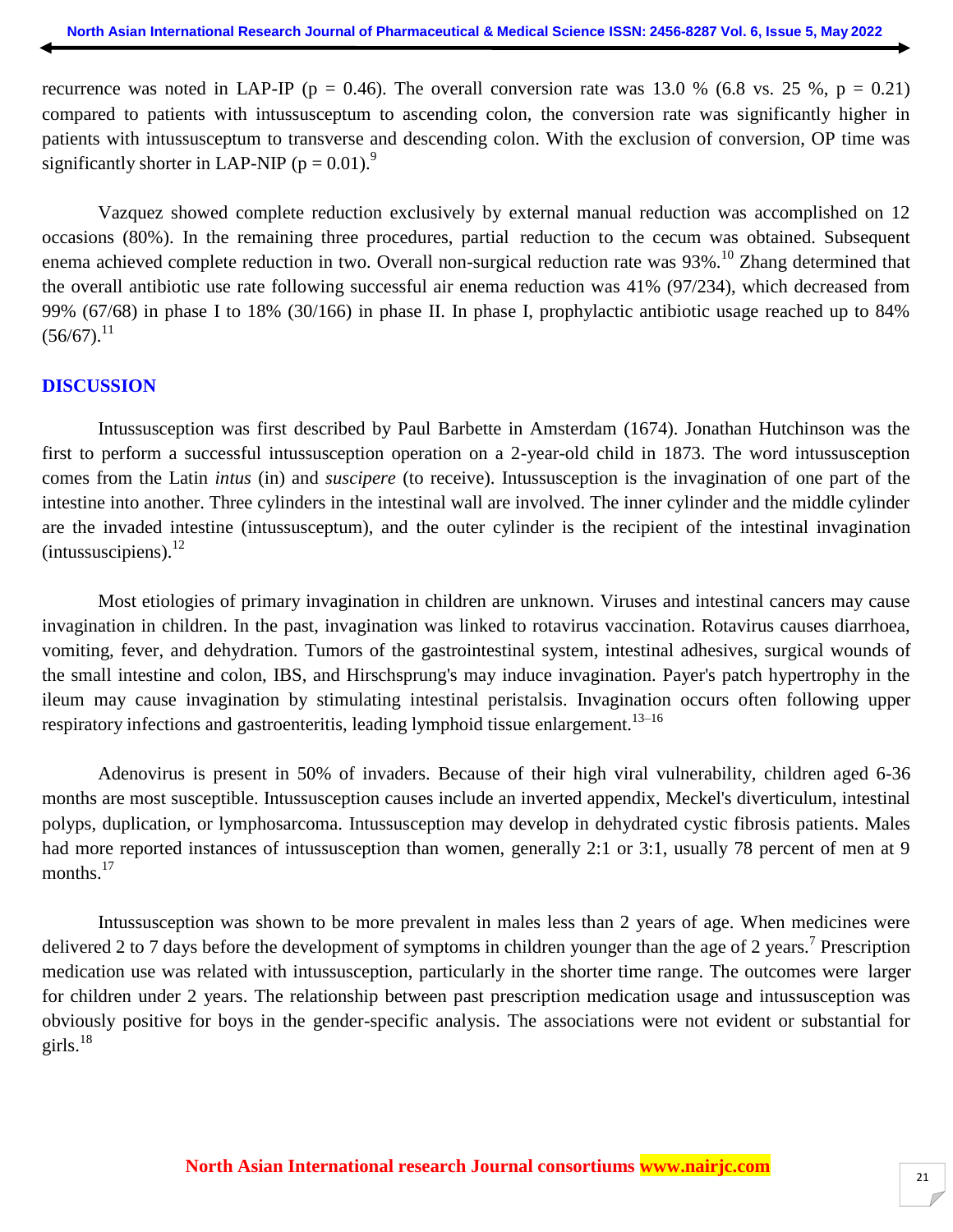Invagination is an emergency case, so that urgent action is needed in the form of improving the patient's general condition, inserting a gastric sonde to decompress and prevent aspiration, rehydration, sedatives for pain relief. After the general condition is good, surgery is done, if there are clear signs of intestinal obstruction. Or do repositioning if there are no contraindications. The basis of treatment for invagination is repositioning of the intestine into the lumen of the other intestine. Repositioning can be achieved by barium enema, pneumostatic repositioning or surgically.<sup>19</sup>

Indications for manual reduction are in patients who are unstable, have an increase in temperature and leukocyte count, experience prolonged symptoms or are found to have advanced disease characterized by abdominal distension, bloody stools, severe intestinal system disorders until shock or peritonitis occurs. The patient is immediately prepared for a Laparotomy operation with a transverse interspinal incision. If an abnormality is found to have necroses, reduction does not need to be performed and resection is performed immediately.<sup>8,9</sup>

Initially, the use of laparoscopy in intussusception was used only for diagnosis also in cases with doubtful radiological examinations or the presence of suspected pathological lesions. Once the diagnosis was confirmed, the operation was changed to a laparotomy. Recent studies have shown variable success in laparoscopic reduction of intussusception. Various techniques have been reported, but the majority of minimally invasive approaches describe the use of three abdominal ports: one in the infraumbilical region with the other two ports along the left side of the abdomen.5,12

Laparoscopic reduction is completed by applying gentle pressure distal to the intussusceptum using atraumatic graspers. Although counterintuitive to conventional open methods, traction is usually required proximal to the intussuscipiens to complete reduction. A careful examination is then performed to evaluate for signs of ischemia, necrosis, or perforation. If a resection is required, this can sometimes be accomplished by removing the bowel through a periumbilical incision. If this cannot be completed safely, the operation should be changed to an open lalarotomy.5,12

Laparoscopy as a screening technique confirmed intussusception and excluded many instances requiring OS. Only a simple laparoscopic evaluation might obviate the need for more extensive surgery. Laparoscopy also helped minimise intussusceptions and pull the ilium out of the cecum using the Chinese fan method, with no recurrences. Laparoscopy eliminates the necessity for OS in all but tight intussusception instances. Laparoscopy reduces the incidence of OS and its complications. Less stress to the abdominal wall tissues and viscera means less problems such postoperative paralytic ileus, adhesion bands, and surgical site infection.<sup>8,9</sup>

Non-surgical therapy of paediatric intussusception has a lengthy history, dating back to the 18th century. Hirschsprung, Ravitch, and a host of other contemporary writers trace their roots back to Hippocrates and the beginnings of modern systematic medicine. Vazquez showed complete reduction exclusively by external manual reduction was accomplished on 12 occasions (80%). In the remaining three procedures, partial reduction to the cecum was obtained. Subsequent enema achieved complete reduction in two. Overall non-surgical reduction rate was 93%.<sup>10</sup>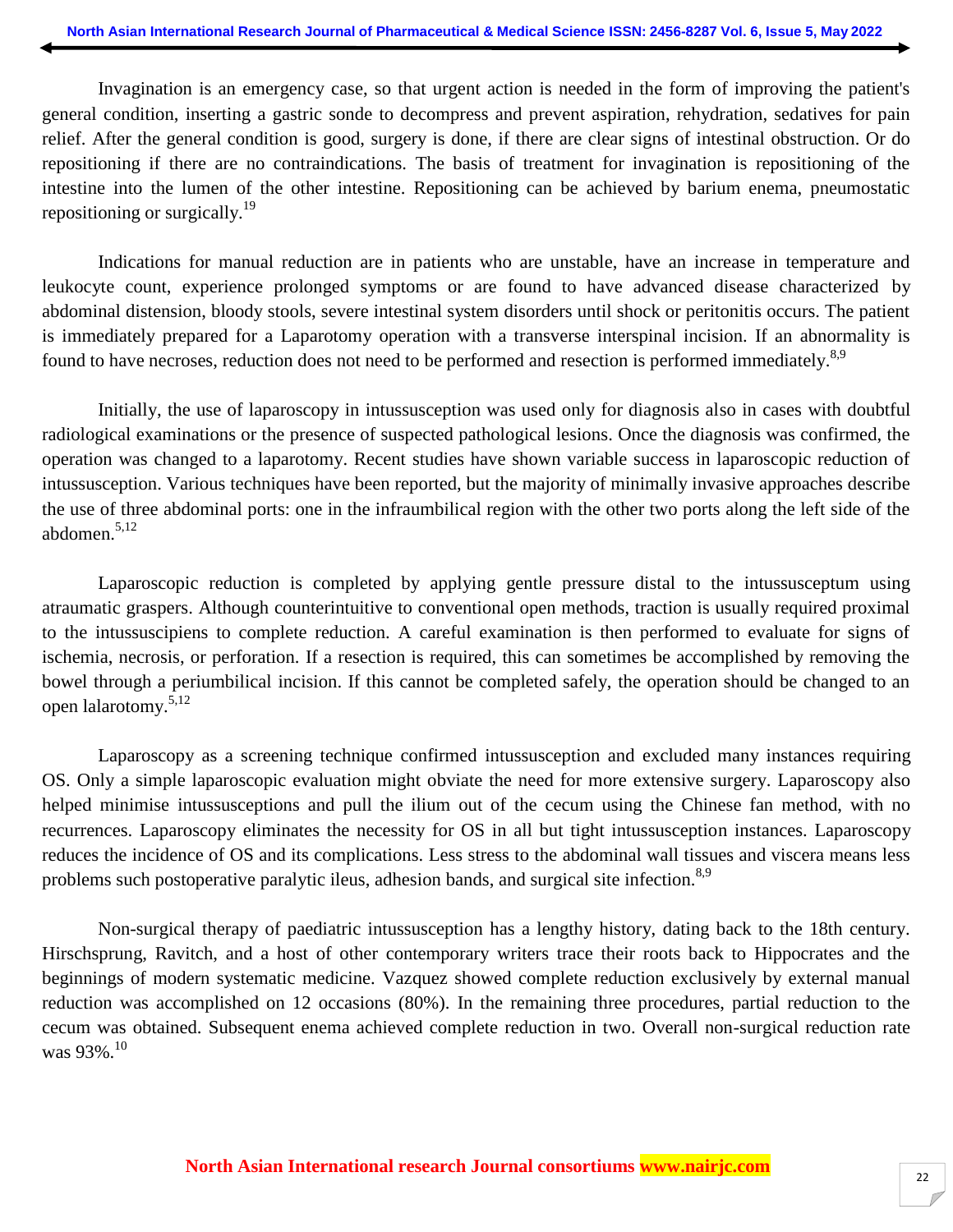The administration of an image-guided (fluoroscopic or sonographic) enema (air, water, saline, watersoluble contrast agent, or barium) is the usual non-surgical therapy for intussusception. Invasiveness is minimised, the time of hospitalisation is reduced, and expenditures are saved by nonoperative reduction. There are less surgical and post-surgical hazards, such as the post-surgery sticky small intestinal blockage that occurs in 3–6 percent of patients following operational reduction, which has not been documented after non-operative reduction.<sup>20</sup>

Bowel perforation is a substantial enema reduction risk. Perforation by different procedures is rare, usually less than 1%. Most perforations are non-necrotic and do not necrosis. Pressures too strong or too fast to change are technical issues. Slowing down the enema and lowering the pressure may help prevent perforation. Infants under 6 months and symptoms lasting more than 36 hours are at risk for perforation.<sup>21</sup> Postoperative complications following laparotomy and laparoscopic intussusception include wound infection, fascial dehiscence, and small intestinal blockage.5,22

Complications (4%) would be fewer if no enterotomy or intestinal resection were required (26%). Adhesions in the small bowel may occur after surgery. Up to 20% of patients have recurrent intussusception. Most reoccur between 24 hours to 6 months. It frequently occurs after surgery and is idiopathic. Parents will recognise the signs of repeated intussusception and rush to the hospital. Multiple recurrences in the same kid indicate additional reasons, such as cancer. Ultrasound imaging is advised. When enema reduction fails or clinical problems continue after the operation, exploratory surgery is necessary.<sup>5,22</sup>

### **CONCLUSION**

The patient's overall health must be improved, a stomach sonde placed to decompress and avoid aspiration, fluids and sedatives administered for pain management. Then, if there are evidence of intestinal blockage, surgery is performed. Up to 20% of patients have recurrent intussusception. Most reoccur between 24 hours to 6 months.

## **REFERENCE**

- 1. Coran AG; Caldamone A; Adzick NS; et al. Pediatric Surgery. 7 ed. New York: Elsevier Saunder; 2012.
- 2. Kliegman R. M; et al. Nelson Textbook of Pediatrics. Philadelphia: Elsevier Saunder; 2016.
- 3. Kelley-Quon LI, Arthur LG, Williams RF, Goldin AB, St Peter SD, Beres AL, et al. Management of intussusception in children: A systematic review. J Pediatr Surg. Maret 2021;56(3):587–96.
- 4. McRae JE, Quinn HE, Saravanos GL, McMinn A, Britton PN, Wood N, et al. Paediatric Active Enhanced Disease Surveillance (PAEDS) annual report 2016: Prospective hospital-based surveillance for serious paediatric conditions. Commun Dis Intell. Februari 2019;43.
- 5. Jiang J, Jiang B, Parashar U, Nguyen T, Bines J, Patel MM. Childhood intussusception: a literature review. PLoS One. 2013;8(7):e68482.
- 6. Sáez-Llorens X, Velázquez FR, Lopez P, Espinoza F, Linhares AC, Abate H, et al. A multi-country study of intussusception in children under 2 years of age in Latin America: analysis of prospective surveillance data. BMC Gastroenterol. Mei 2013;13:95.
- 7. Vega García L, Fuentes-Leonarte V, Tenías JM, Correcher Medina P, Arias Arias Á, Román Ortiz C. Association between medication and intestinal intussusception in children: a case-crossover study. Pediatr